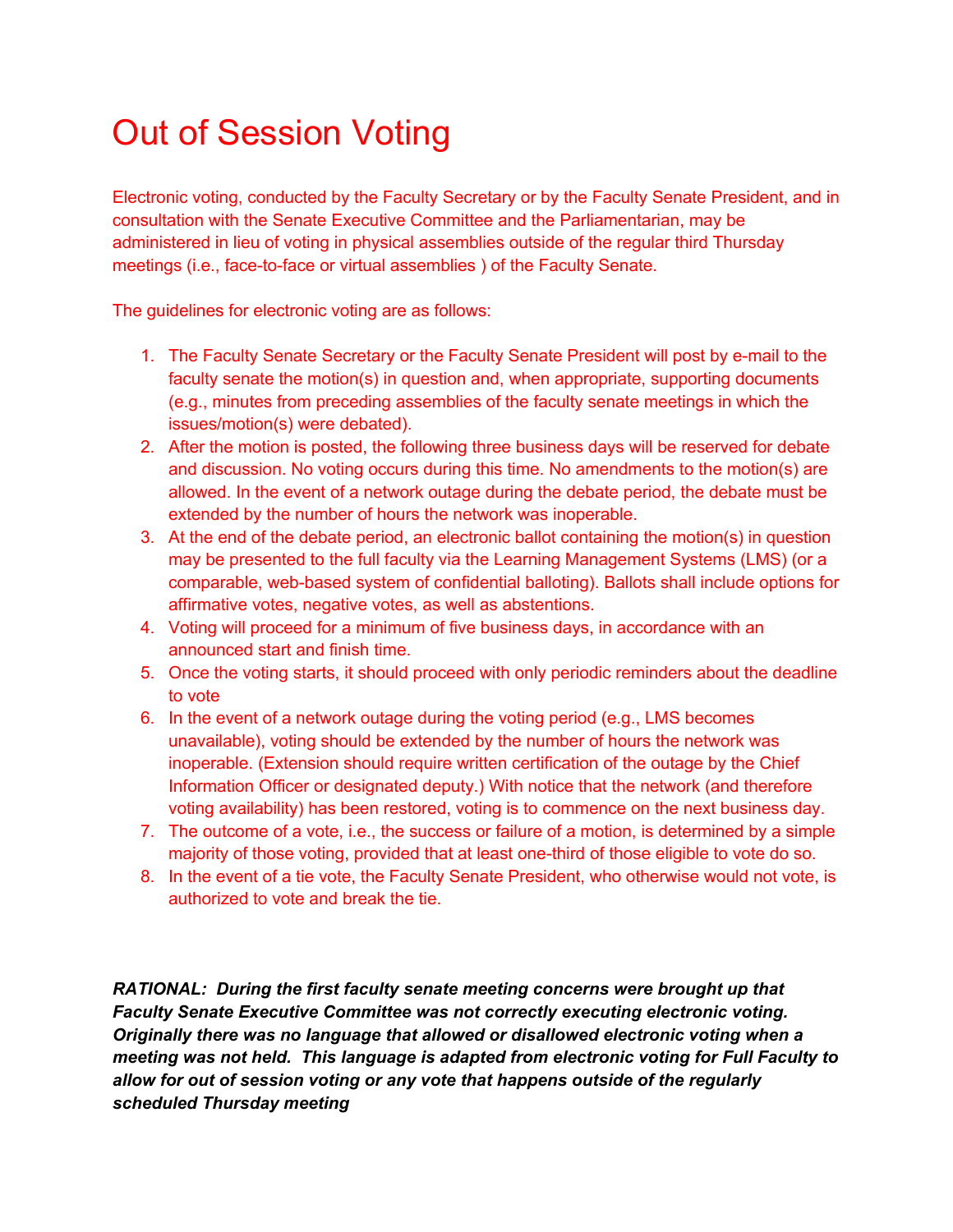### Scheduling 2. Meetings

## *Original Language*  **Scheduling**

Regular meetings of the Senate shall normally be held at 3:10 p.m. on the third Thursday of each month during the academic year. In exceptional circumstances, the President may reschedule or cancel a regular meeting or call a special meeting. A special meeting also may be called by the request of five members of the Senate. The request should be sent to the President by email.

### *New Language*  **Scheduling**

Regular meetings of the Senate shall normally be held at 3:10 p.m. on the third Thursday of each month during the academic year. In exceptional circumstances, the President in consultation with the Faculty Senate Executive committee can reschedule, cancel a regular meeting or call a special meeting (outside of the regular third Thursday meetings). A special meeting can be called by ten members of the Senate. The request shall be sent to the Faculty Senate Executive Committee by email. A response shall be given the next University business day. A special meeting can be called with at least 24 hours notice in which the President or Secretary shall send copies of the agenda, including all proposals to be discussed.

*RATIONAL: We needed specific language about calling an emergency meeting. The emergency would just allow for a quick turnaround. The number of faculty members needed to call a special meeting increased from five to 10 due to the growth of the faculty body.*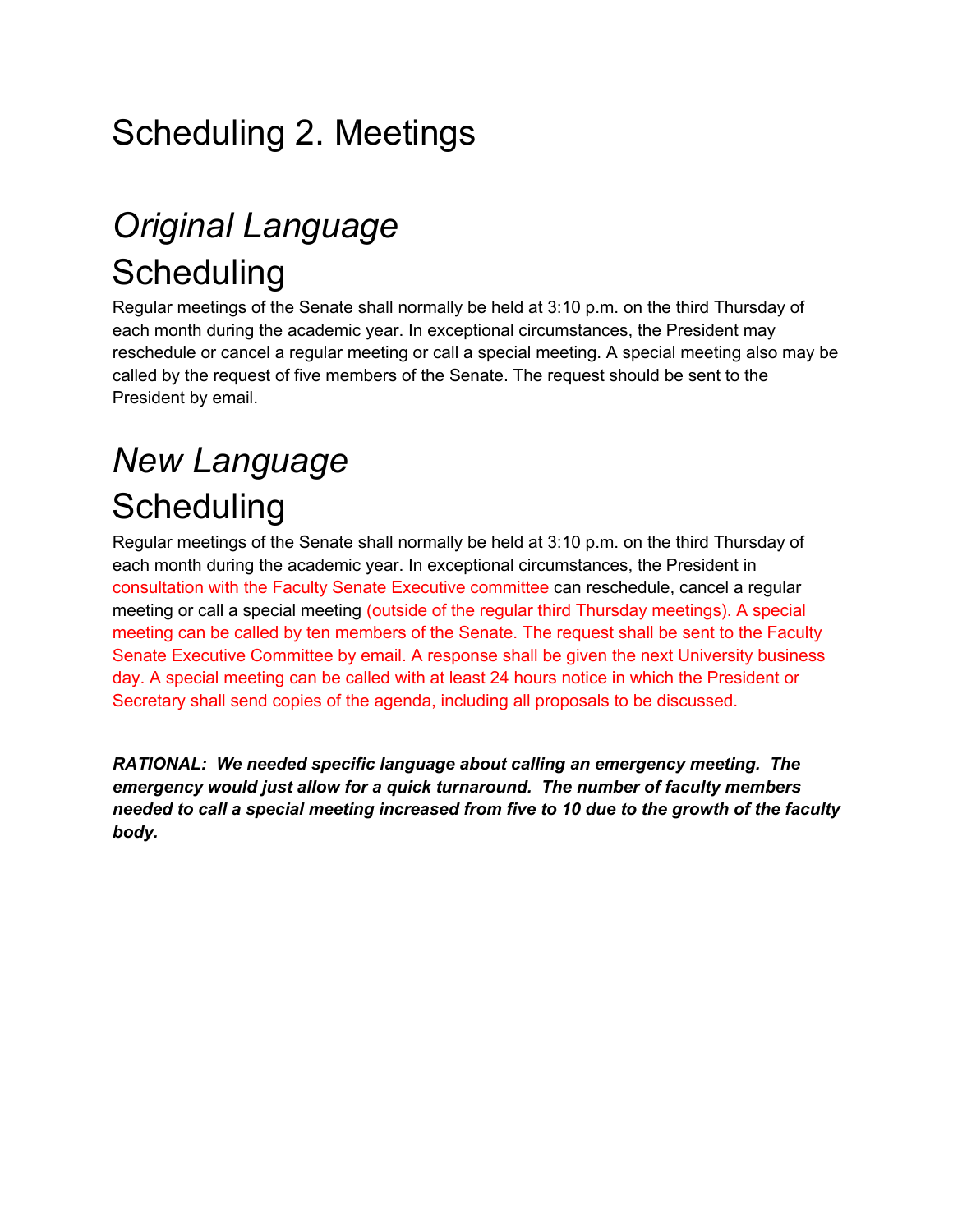# Article 4 - Officers: Duties, Qualifications, and Resources

#### *Original Language*  **Duties**

The Secretary shall:

- Distribute the agenda of Senate meetings;
- Keep the minutes of Senate and Executive Committee meetings, including summaries of the debates and a record of all votes;
- Distribute Senate minutes no later than 72 hours before the next meeting;
- Maintain an ongoing record of Senate representatives and division apportionments
- Coordinate the nomination process for the at-large and non-tenure track faculty members of the Senate;
- Electronically submit all Senate committee reports to the Head of Library Special Collections;
- Maintain the Senate's webpage, which includes posting agendas, minutes, related documents, list of senators and committee assignments;
- Be allotted 3 hours of re-assignment time or equivalent per semester for these duties;
- Serve as secretary for the Full Faculty

## *New Language*

### **Duties**

The Secretary shall:

- Distribute the agenda of Senate meetings;
- Keep the minutes of Senate and Executive Committee meetings, including summaries of the debates and a record of all votes;
- Distribute Senate minutes no later than 72 hours before the next meeting;
- Maintain an ongoing record of Senate representatives and division apportionments
- Coordinate the nomination process for the at-large and non-tenure track faculty members of the Senate;

• Electronically submit all Senate committee reports to the Head of Library Special Collections;

• In conjunction with Faculty Senate President, maintains the Senate's webpage, which includes posting agendas, minutes, senate bylaws, related

documents, list of senators and committee assignments;

• Be allotted 3 hours of re-assignment time or equivalent per semester for these